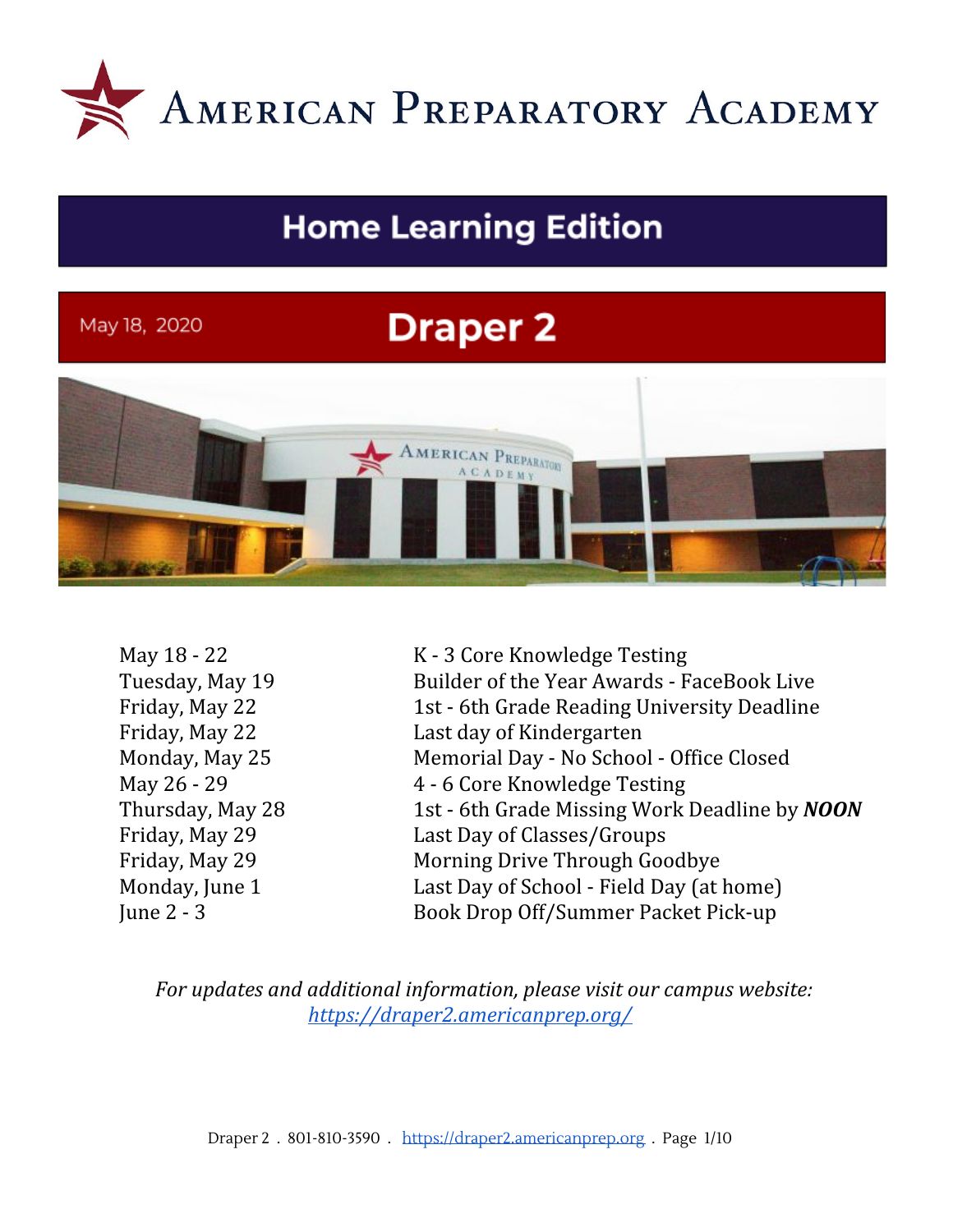

## **May Builders Theme**

#### **I am a builder when I am utterly reliable.**

Horton stars in not one, but two of Dr. Seuss's books. Most people know the story of Horton helping out the tiny Who's on his clover and keeping them safe. The Who's are able to rely on Horton because he stands up for them and never abandons them.

Another book that is less well-known is when Horton hatches the egg. In that book, Horton agrees to keep an egg warm for a lazy bird who promises she will be right back… but she ends up going on vacation! Poor Horton has to sit through hot blistering days, wet miserable rainstorms, and an icy cold winter. However, UTTERLY RELIABLE Horton refuses to leave the defenseless egg. Horton said over and over, "I said what I meant, I meant what I said, an elephant's faithful 100%."

The book has a fantastic surprise at the end, as Horton's dependability is rewarded! You'll have to read the book to find out what it is!

Here is an amazing video from our Character Development team introducing this month's theme - <https://youtu.be/dHEsjdsoiso>

## **Upcoming Event Details**

#### *Builder of the Year Awards - May 19th*

Join us on the main American Prep Facebook page tomorrow for a live revealing of our Builders of the Year! <https://www.facebook.com/americanprep/> These times are approximate and may change depending upon traffic. If you cannot make it for the live reveal, we will be putting together our Virtual Builders Assembly to be broadcast on another Facebook live event sometime on Wednesday or Thursday.

| Grade           | Times              |                    | <b>Schedule</b> |                   |        |  |
|-----------------|--------------------|--------------------|-----------------|-------------------|--------|--|
| Kindergarten    | 7:15 am/4:30 pm    | $7:15 \text{ am}$  | Kinder          | $1:10$ pm         | 3rd    |  |
| 1st             | 1:55 pm/3:10 pm    | $9:10 \text{ am}$  | 6th             | $1:55$ pm         | 1st    |  |
| 2 <sub>nd</sub> | 11:40 am/12:30 pm  | $10:05$ am         | 5th             | $2:20$ pm         | 4th    |  |
| 3rd             | 11:10 $am/1:10$ pm | $11:10$ am         | 3rd             | $2:45$ pm         | 6th    |  |
| 4th             | 12:50 pm/2:20 pm   | 11:40 am           | 2 <sub>nd</sub> | $3:10 \text{ pm}$ | 1st    |  |
| 5th             | 10:05 am/3:55 pm   | $12:30 \text{ pm}$ | 2 <sub>nd</sub> | $3:55$ pm         | 5th    |  |
| 6th             | $9:10$ am/2:45 pm  | $12:50 \text{ pm}$ | 4th             | $4:30$ pm         | Kinder |  |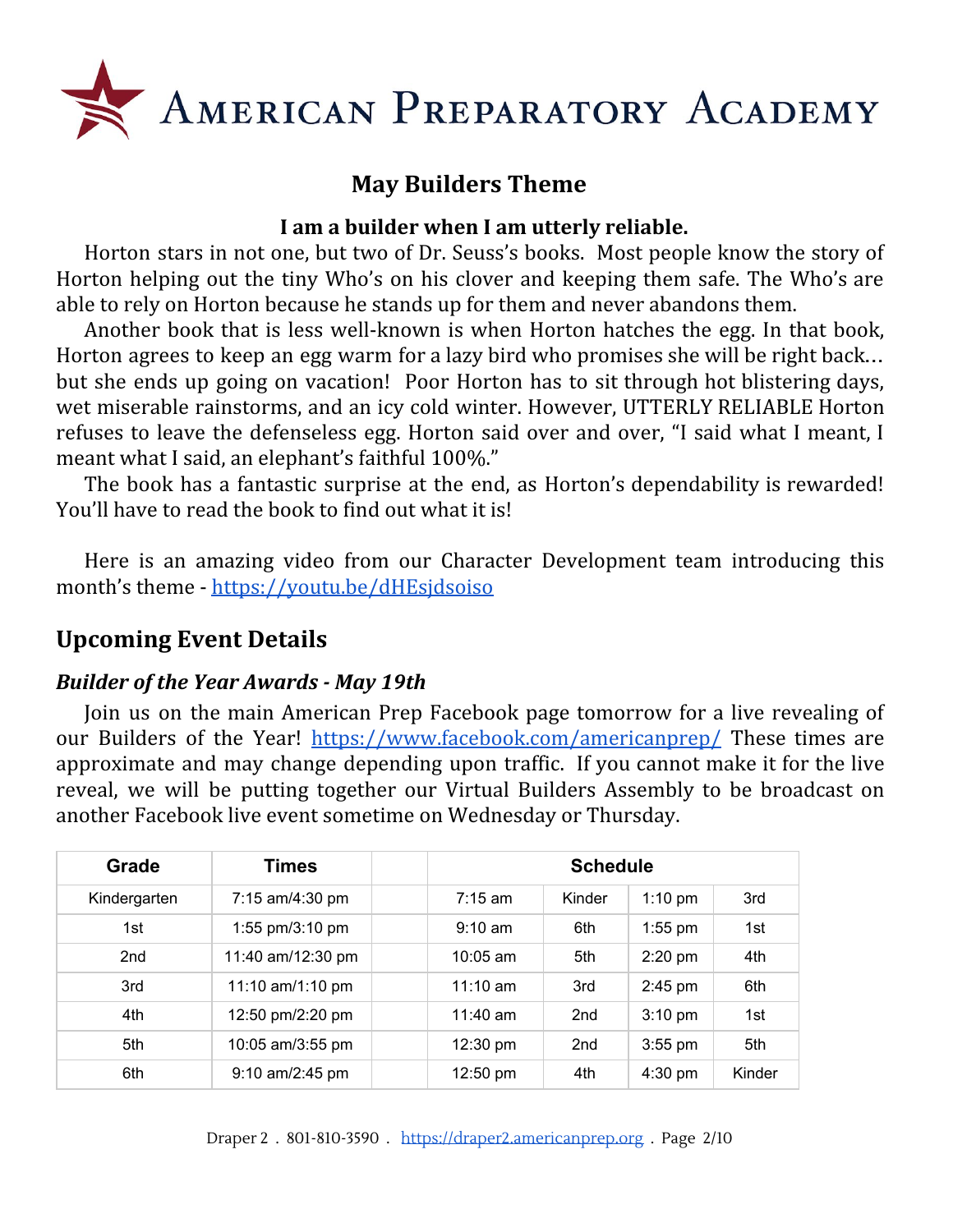

#### *Core Knowledge Testing*

- $\bullet$  Grades K-3: May 18 22
- Grades 4-6: May 26 29

We have important end of the year testing happening this week and next week! Please help your students by making sure they get plenty of rest, are well fed, have a water bottle and a piece of scratch paper handy during the Core Knowledge testing. There will be a test on a different subject each day; this will replace all homeroom assignments that week. Please watch for emails from the homeroom teacher.

#### *Missing Work Deadline - May 28th at 12:00pm*

All missing work must be submitted by noon this day to be graded and receive credit. We have extended it as far as possible, so that your students can have every opportunity to make up any missing assignments.

#### *Morning Drive Through Goodbye - May 29th, 8:30 - 11:30 am*

If you would like to say goodbye to your teachers and instructors, please join us Friday, May 29th at the times listed below. The carpool traffic will continuously flow, stopping only during the final Flag Ceremony of the year. We would ask that students stay in their cars at all times. If you have gifts to give to your teachers, please bring them to the book drop-off/packet pick up.

- 8:30-9:30 K-3 Grade Staff will be on the curbs
- 9:30-9:45 End of Year Staff Flag Ceremony FaceBook Live (please stay in your cars)
- 9:45-10:45 ALL Staff will be on the curbs
- $\bullet$  10:45-11:30 4-6 Grade Staff will be on the curbs

#### *Field Day - June 1st*

We are still required to make up the snow day we took in February, so we will be having a virtual Field Day on June 1. Check your student's Google Classrooms for ideas and suggestions of activities you can do at home.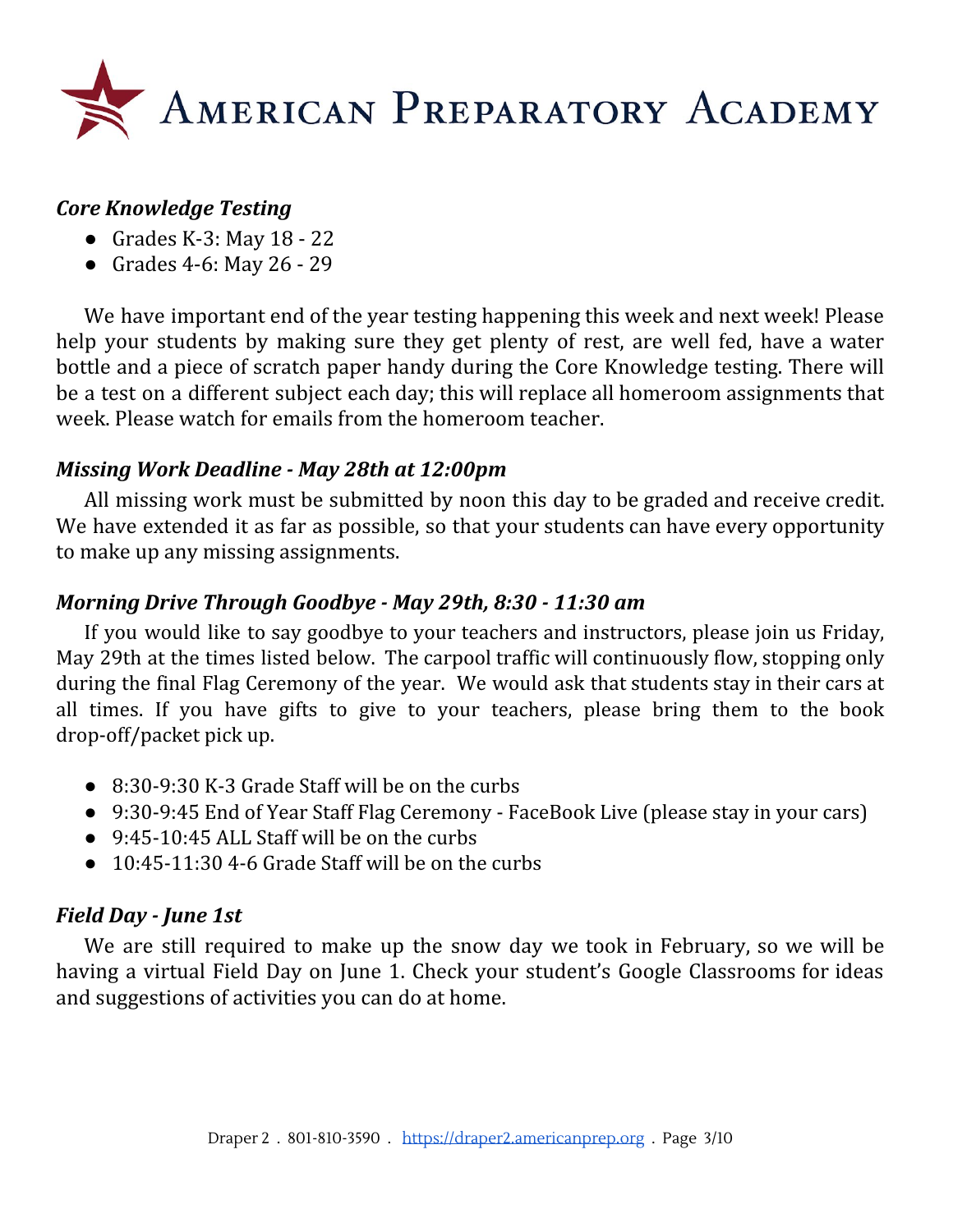# AMERICAN PREPARATORY ACADEMY

#### *Book Drop-off/Summer Stay Sharp Packet Pick-up - June 2nd and June 3rd*

Please return all APA books to the school and pick up your students' Stay Sharp Summer packet. To manage the flow of traffic, parking, and number of people in the building, please sign up for a time.

● <https://www.signupgenius.com/go/60B044FAAAB2CA1FD0-book>

When you arrive, we will check in all of your books and have you pay for missing books. Then you will walk to your student's classroom(s) and pick up their packets and anything else left at the school. The students are welcome to come with you. We prefer that everyone wears a mask.

We know many parents wish to express appreciation for the teachers and want to give a gift or card. This would be the time to leave that in the classroom. Teachers will not be on campus, so be sure to come to the Morning Drive Through Goodbye - May 29th 8:30 - 11:30 am if you want to see them.

#### *Character Development Corner - by Mandy Brown*

Wonderful, amazing APA parents and students, what a wild year we have had. I have truly missed seeing our students these last few months. I have been so impressed as I have seen our students choose to accept service challenges, participate in watching our character development videos, and still have such builder attitudes through these tough times.

THANK YOU so much for all of the parents who have volunteered throughout the year, from our College Fair to our 5th and 6th grade events. Thank you for your overwhelming support of our Canned Food Drive in December. Thank you for your support of our unique program.

I truly believe that our students will change the world for the better (they already do that), in both big and small ways.

If you have the chance to watch our end of year VIRTUAL culminating assembly as a family, we invite you to do so together, to remember all the virtues we have been practicing all year. Have a WONDERFUL summer!

• <https://youtu.be/wDIKJw9jjqU>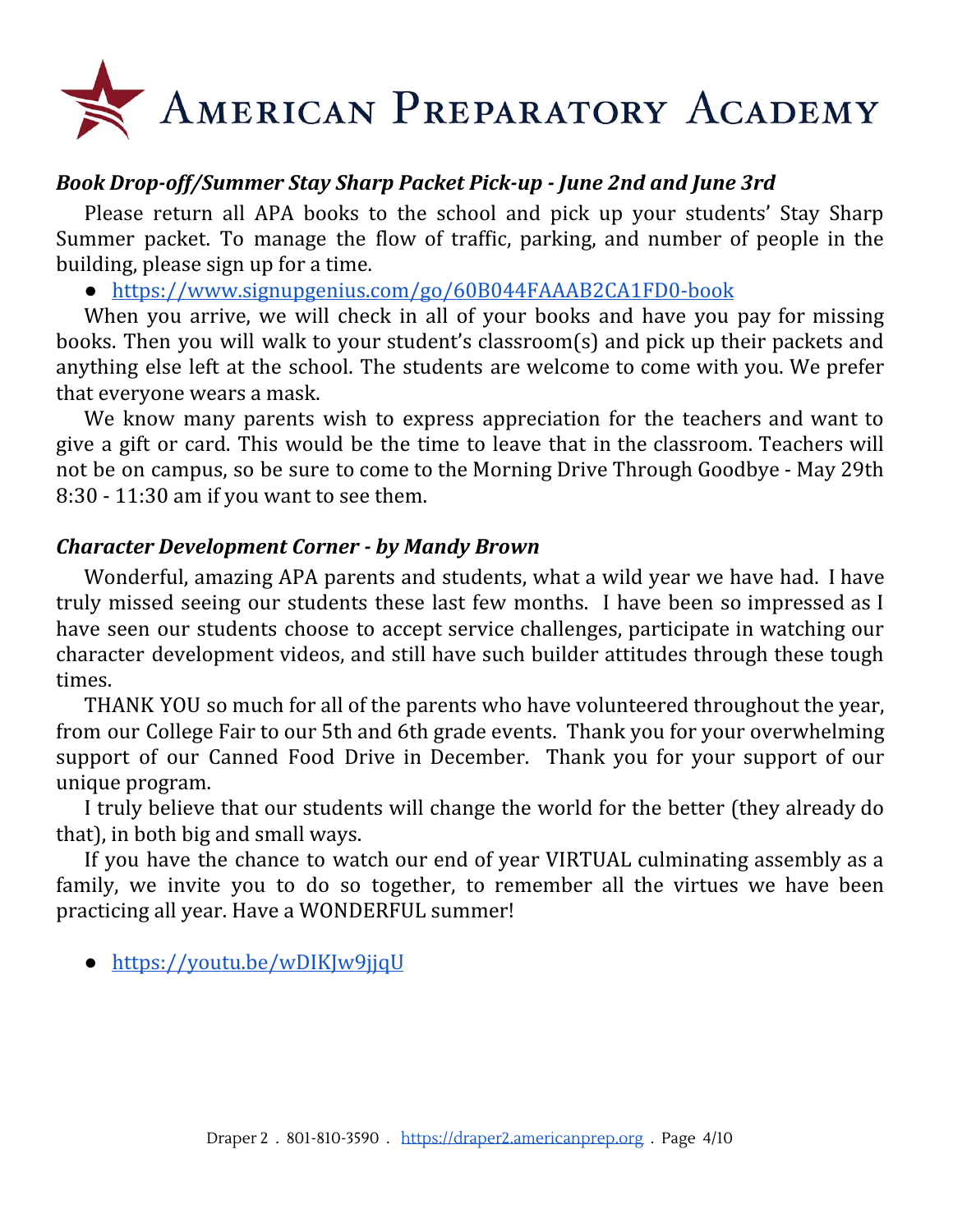

## **From the Academic Office**

#### *Summer Reading Books*

Here are the titles that each grade will be reading this summer:

#### **First going into Second Grade**

*The Little Engine that Could* (Watty Piper)

#### **Second going into Third Grade**

*My Father's Dragon* (Ruth Stiles Gannett)

#### **Third going into Fourth Grade**

*Robin Hood -* Core Knowledge Abridgement (J. Walker McSpadden) This book is available through the school

#### **Fourth going into Fifth Grade**

*Holes* (Louis Sachar)

#### **Fifth going into Sixth Grade**

*The Cay* (Theodore Taylor)

#### **Sixth going into Seventh Grade**

Choose one book from this list: *The Outsiders* (S.E. Hinton) *Percy Jackson - any book from the series (Rick Riordan) The Hiding Place* (Corrie Ten Boom) *The Bronze Bow* (Elizabeth George Speare) *Hatchet* (Gary Paulsen) *Tuck Everlasting* (Natalie Babbit)

#### *3rd Graders going into 4th grade - Summer Reading Assignment*

Every year we assign our students to read a book over the summer. The book assigned to outgoing third graders is *Robin Hood*. It is important that you purchase the correct edition of this book.

Publisher: Core Knowledge Foundation; Abridged edition (October 2000) ISBN-10: 189051716X ISBN-13: 978-1890517168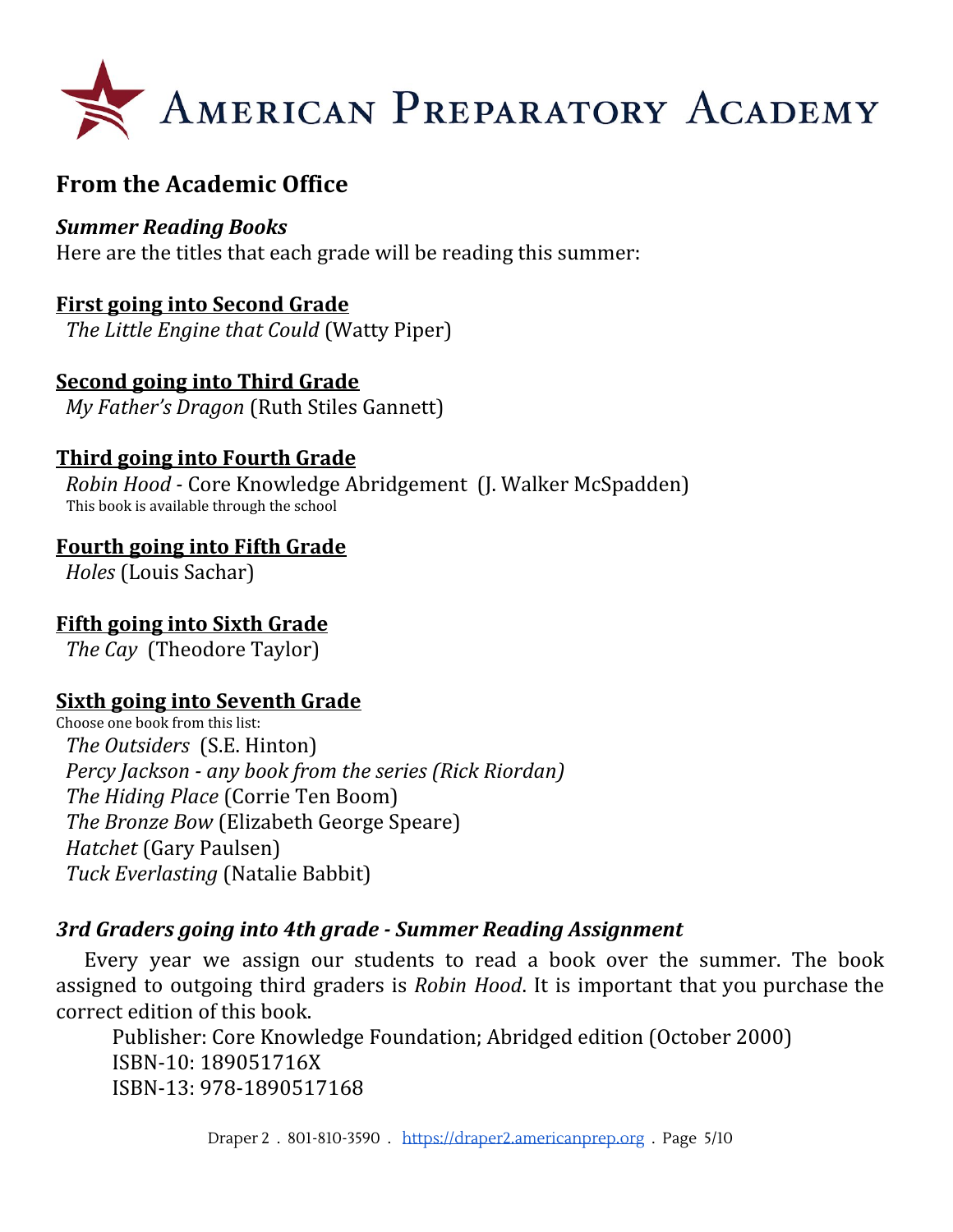

This edition is available from several sources:

- APEF (our school foundation)
- Amazon <https://tinyurl.com/y7h9fdcn>
- Core Knowledge Website <https://www.coreknowledge.org/product/robin-hood/>
- Barnes & Noble <https://tinyurl.com/ya576wjh>

If you purchase the book from APEF, it will be provided with your Summer Stay Sharp Packet from June 2-6. *(Note: Previously, the assigned book was Robinson Crusoe, but this has been changed to Robin Hood.)*

## **From the Administrative Office**

#### *Parent Survey*

If you have not already done so, please complete the survey!

● <https://forms.gle/UzTYaK5VkE8rXb7v5>

Every year we ask parents to give us feedback by completing a school survey. This provides us with important information that helps us improve our school. Our goal is to have 100% participation, so we are offering two (2) homework passes to each student in your family if a parent completes the survey. These passes will be used this year.

As you complete the survey, we ask that you respond based on your experience during the school year from August to March 15, only. We want feedback on the things we are going to improve from year-to-year: the classroom experience! In the coming weeks, we will send a short survey to evaluate our Home Learning program.

### *Draper 2 Parent Advisory Committee (PAC) Election Results*

We appreciate all of our willing and wonderful parents for putting their names forward in this election and would like to congratulate the following parents who will have the opportunity to serve as members of the Draper 2 Parent Advisory Committee:

- Gwendolyn Hortin Newly Elected
- Nichole Hanna Newly Elected
- Laquisha Shelton Newly Elected
- Zoie Farmer Returning
- Tammy Shumway Returning
- Shari Harris Returning
- Verdun Hartin Returning
- Alisha Staggs Returning
- Santhosh Alahari Returning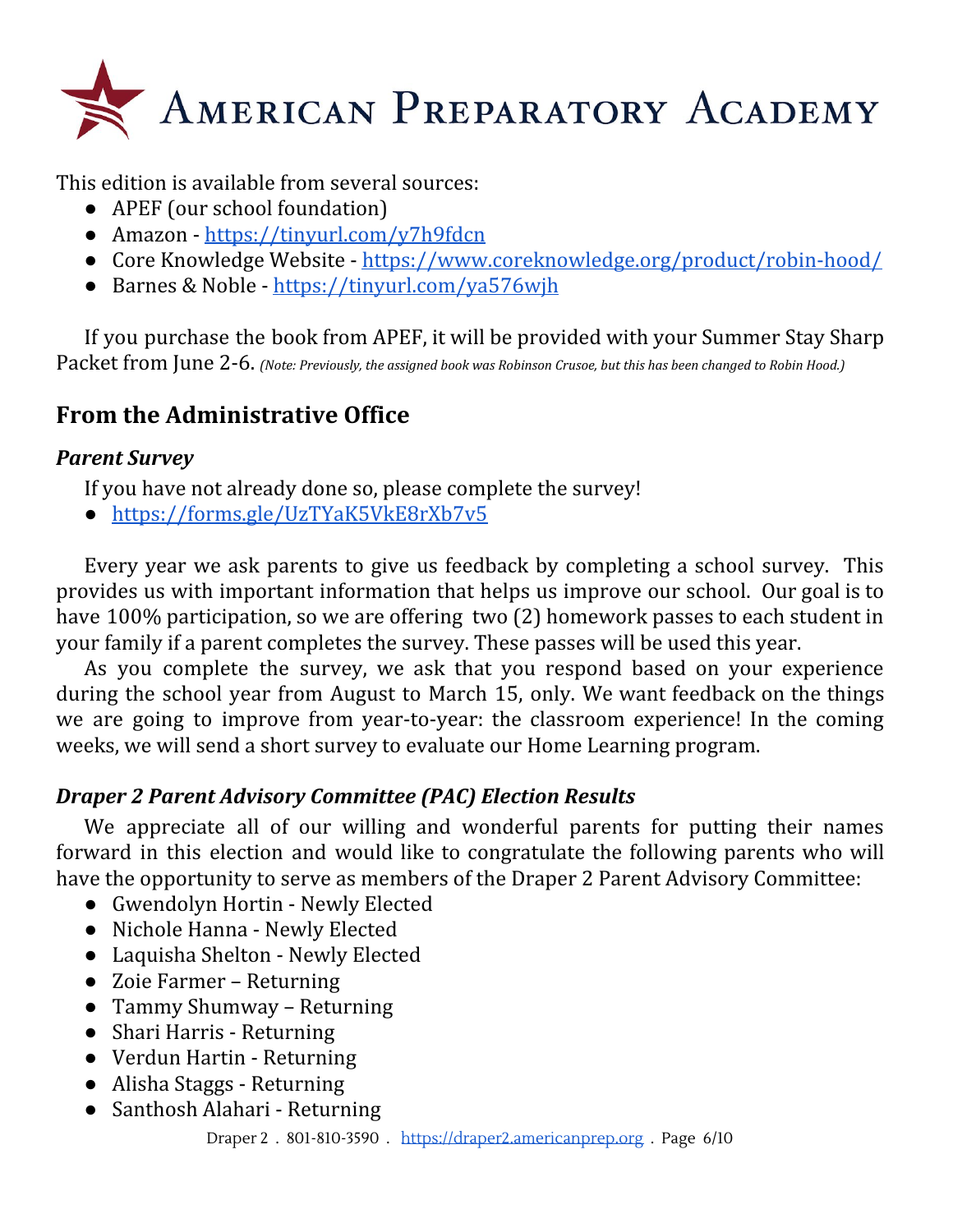

#### *COVID-19 Status Update*

The state of Utah has updated our risk status from Moderate *(Orange)* to Low *(Yellow)*. Please visit these resources to understand what that means for you! <https://coronavirus.utah.gov/utahs-low-risk-phase/> Flyer about Low Risk [Status](https://coronavirus-download.utah.gov/business/Yellow/Utahs_Low_Risk_Phase_Flyer_English.pdf)

#### *School Hours*

We are excited for the loosening of restrictions state-wide, and have established updated office hours for the school.

**By Phone** - Our secretaries are available from 8:00 am - 4:00 pm

- Call 801-810-3590
- Press *0001* or *0002* during the message
- If you go to voicemail, leave a message
- Press #
- Press 0

All messages are forwarded to the secretaries and will be answered as soon as possible.

**In Person** - Our secretaries are available from 10:00 am - 1:00 pm

- We prefer that you schedule an appointment to come in by emailing Mrs. Carman [mcarman@apamail.org](mailto:mcarman@apamail.org)
- Please come only if you are SYMPTOM FREE (cough, fever, shortness of breath, or feeling sick)
- All guests must be wearing a mask please bring your own mask
- Teachers and instructors are still working mostly from home, and the best way to get in contact with them is via email - [Teacher](https://draper2.americanprep.org/wp-content/uploads/sites/3/2020/03/D2-Staff-List-2019_2020.pdf) Email List

**Materials Pick Up** - We will continue to distribute materials at the BACK of the school. If your student needs specific materials for home learning (like books or workbooks), please coordinate with your student's homeroom teacher or groups instructor. All items will be distributed in a "drive through" method as shown below. Email Mrs. Carman at [mcarman@apamail.org](mailto:mcarman@apamail.org) to schedule a time to pick up materials. This allows us to make sure the needed items are ready for you.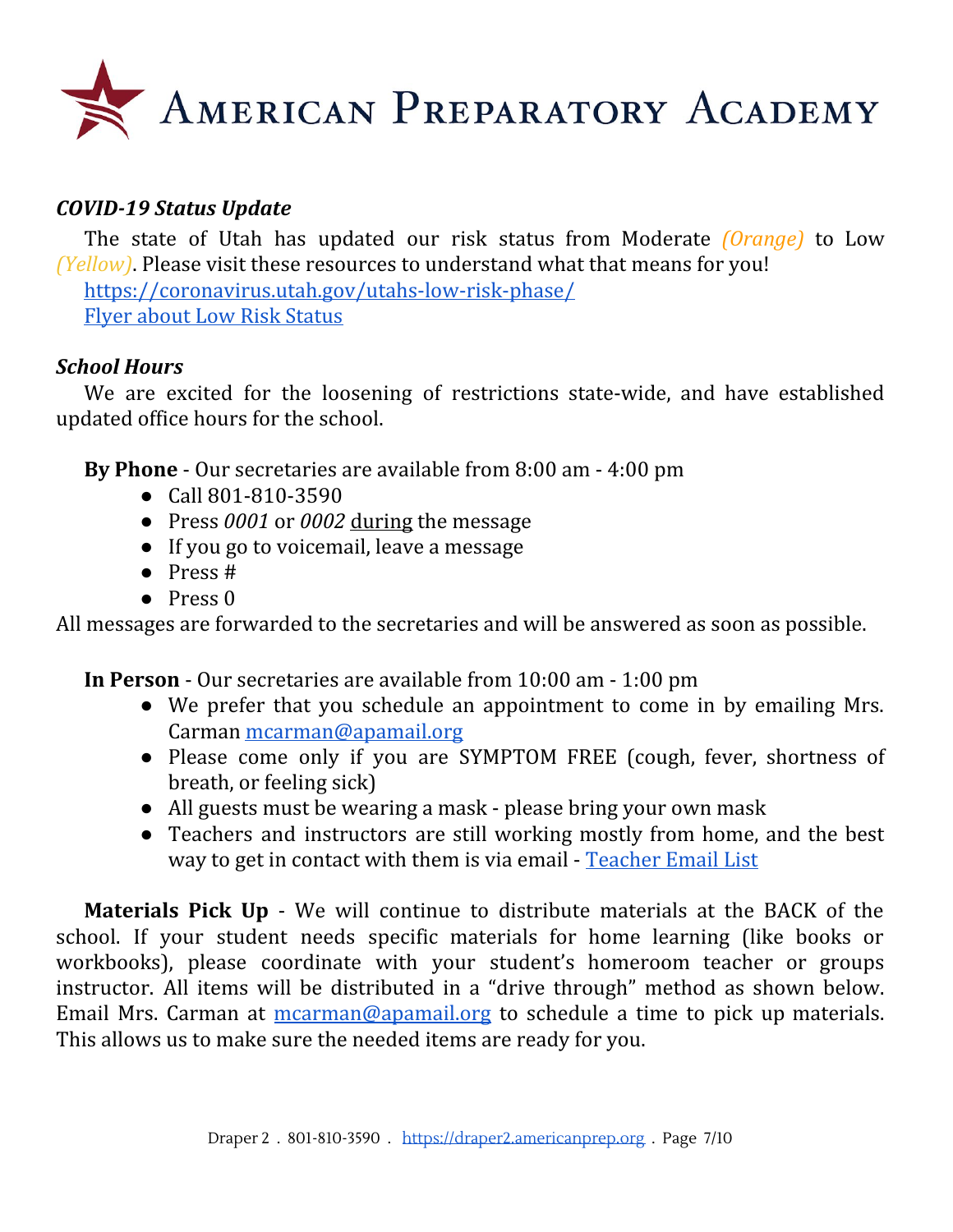# AMERICAN PREPARATORY ACADEMY

#### *Summer Meals*

Summer meal sites are open to all children 18 and younger at no cost. Find a summer site in your community with the USDA Summer Meal Site Finder mapping tool. <https://www.fns.usda.gov/meals4kids> You can also text "Summer Meals" to 97779 or call 1-866-348-6479 to find a site near you. Site information will be updated weekly. Individual summer meal sites will have the most up to date information on meal service.

# **American Preparatory Education Foundation**  $\mathbb{R}$  **Fiends** of APA



*Michelle Goudge, Executive Director e: [mgoudge@americanprepfoundation.org](mailto:mgoudge@americanprepfoundation.org)* | *p: 801.661.1928 [www.facebook.com/pg/americanprepfoundation](http://www.facebook.com/pg/americanprepfoundation)* | *[www.americanprepfoundation.org](http://www.americanprepfoundation.org/)*

#### *COVID-19 Assistance*

A HUGE thank you goes to all of the APA families who have contributed to the COVID-19 Assistance Fund! Like I've said in previous messages, with the generosity of our donors we are able to do more good. And that is exactly what we are doing. I have signed a number of checks this past week for grants that have been awarded to our APA families who are struggling financially, thanks, in large part, to your donations. Thank you!

Here is what we would love our families and staff members to do:

- $\star$  Go to <https://smile.amazon.com/ch/45-4568023> and add APEF as your charity. When you shop at <https://smile.amazon.com/> a percentage of each purchase you make will then go to APEF.
- **★ Please consider donating to the APEF COVID-19 Assistance Fund [HERE](https://app.moonclerk.com/pay/2r6mz46rbri7) or a[t](https://www.americanprepfoundation.org/)** <https://www.americanprepfoundation.org/>.
- **★** If you are in need of assistance, please complete the **[APPLICATION](https://docs.google.com/spreadsheets/u/2/d/1nn7B0brlNYgovj2QrkCK-tph90wa4axMuSBG0L0AuUM/copy)** to apply for a grant.

We are in this together and we will get through it together!

#### *Thank a Teacher*

APA teachers and staff have gone to extraordinary lengths to make learning from home successful for our students. Thank you to all of our teachers for their tremendous dedication, creativity, and problem solving during this pandemic. Three APA teachers were chosen from nominations received from parents and students to receive extra thanks. Those teachers are:

● Susan Diamond, Draper 2 - 2nd Grade Teacher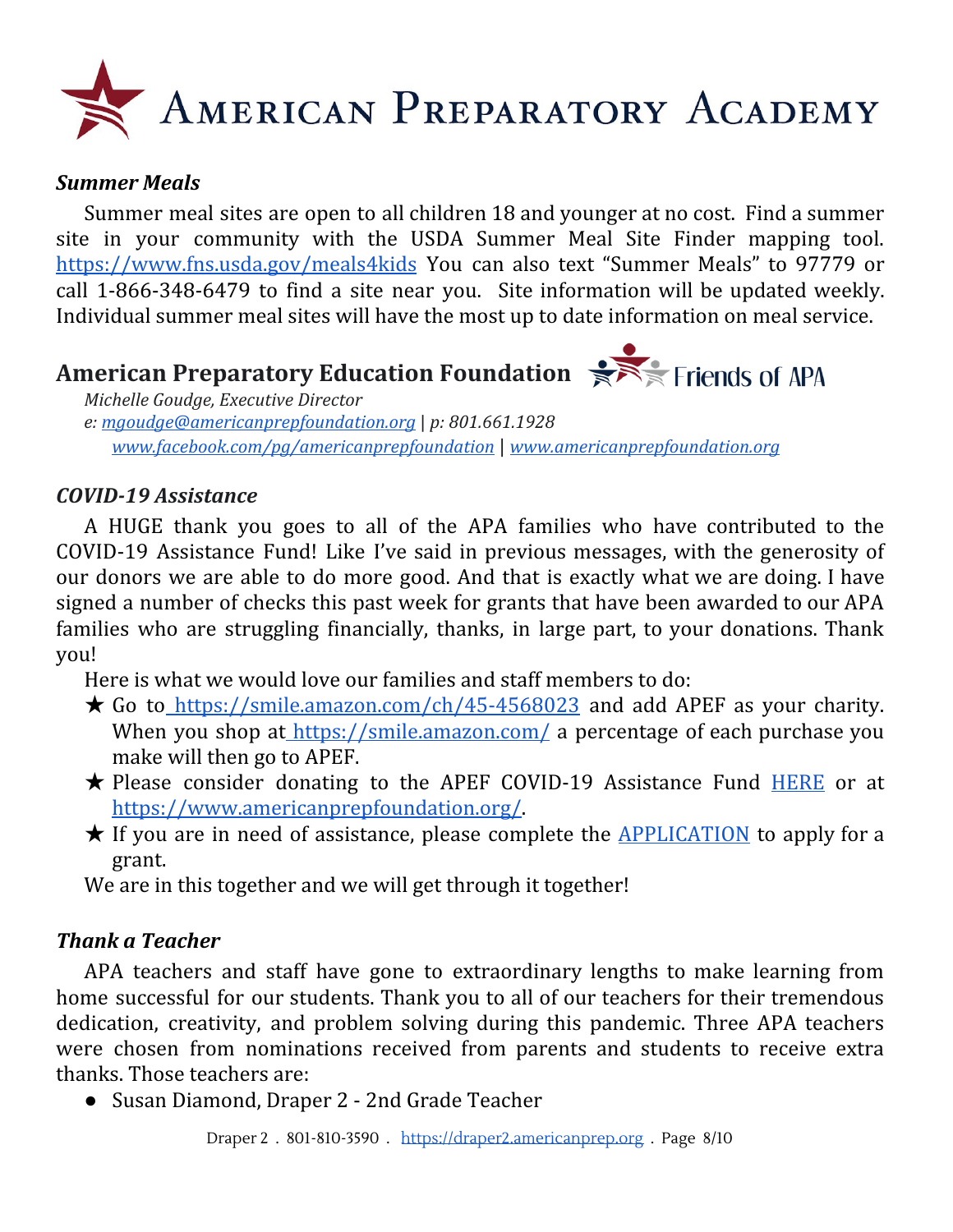

- Stephanie Stock, West Valley 2 5th Grade Teacher
- Allie Koscianski, Las Vegas 3rd Grade Teacher

Congratulations to you and to all of our APA teachers and instructors. You are amazing!